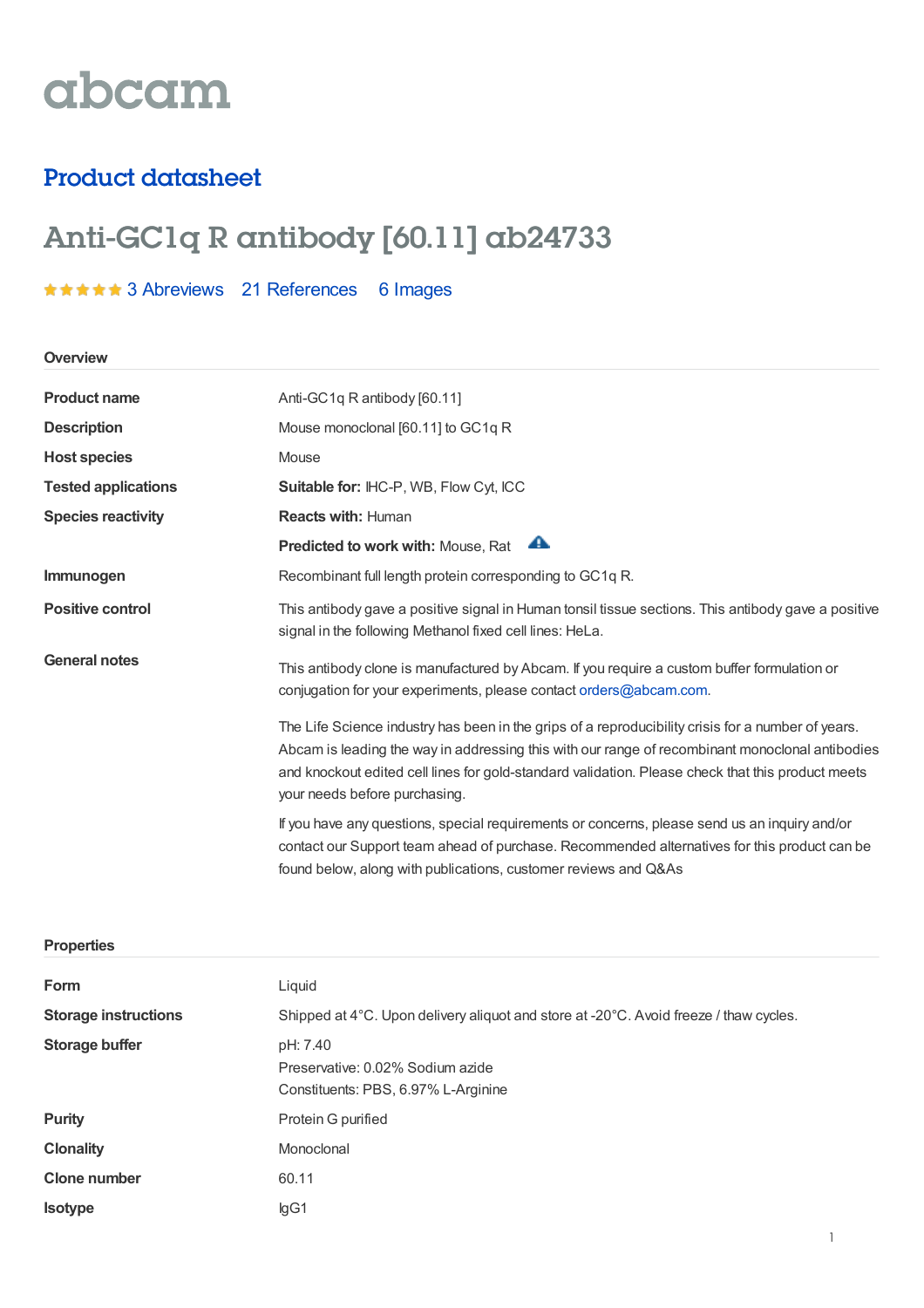#### **Applications**

**The Abpromise guarantee** Our [Abpromise](https://www.abcam.com/abpromise) guarantee covers the use of ab24733 in the following tested applications.

The application notes include recommended starting dilutions; optimal dilutions/concentrations should be determined by the end user.

| <b>Application</b> | <b>Abreviews</b> | <b>Notes</b>                                                                                                                                         |
|--------------------|------------------|------------------------------------------------------------------------------------------------------------------------------------------------------|
| <b>IHC-P</b>       |                  | Use a concentration of 5 µg/ml. Perform heat mediated antigen<br>retrieval with citrate buffer pH 6 before commencing with IHC<br>staining protocol. |
| <b>WB</b>          | ★★★★★(2)         | Use a concentration of 5 µg/ml. Detects a band of approximately<br>33 kDa (predicted molecular weight: 33 kDa).                                      |
| <b>Flow Cyt</b>    | ★★★★★(1)         | Use $0.5\mu$ g for $10^6$ cells.<br>ab170190 - Mouse monoclonal IgG1, is suitable for use as an<br>isotype control with this antibody.               |
| <b>ICC</b>         |                  | Use a concentration of $5 \mu g/ml$ .                                                                                                                |

| <b>Target</b>                |                                                                          |
|------------------------------|--------------------------------------------------------------------------|
| <b>Function</b>              | Binds to the globular "heads" of C1Q thus inhibiting C1 activation.      |
| <b>Sequence similarities</b> | Belongs to the MAM33 family.                                             |
| <b>Cellular localization</b> | Mitochondrion matrix. Nucleus. Might also be nuclear in some cell types. |
|                              |                                                                          |

#### **Images**



Immunocytochemistry - Anti-GC1q R antibody [60.11] (ab24733)

ab24733 staining GC1q R in HeLa cells. The cells were fixed with 100% methanol (5 min), permeabilized with 0.1% PBS-Tween for 5 minutes and then blocked with 1% BSA/10% normal goat serum/0.3M glycine in 0.1%PBS-Tween for 1h. The cells were then incubated overnight at 4°C with ab24733 at 5µg/ml and [ab6046](https://www.abcam.com/ab6046.html), Rabbit polyclonal to beta Tubulin - Loading Control. Cells were then incubated with [ab150117](https://www.abcam.com/ab150117.html), Goat polyclonal Secondary Antibody to Mouse IgG H&L (Alexa Fluor® 488) preadsorbed at 1/1000 dilution (shown in green) and [ab150080](https://www.abcam.com/ab150080.html), Goat polyclonal Secondary Antibody to Rabbit IgG - H&L (Alexa Fluor<sup>®</sup> 594) at 1/1000 dilution (shown in pseudocolour red). Nuclear DNA was labelled with DAPI (shown in blue).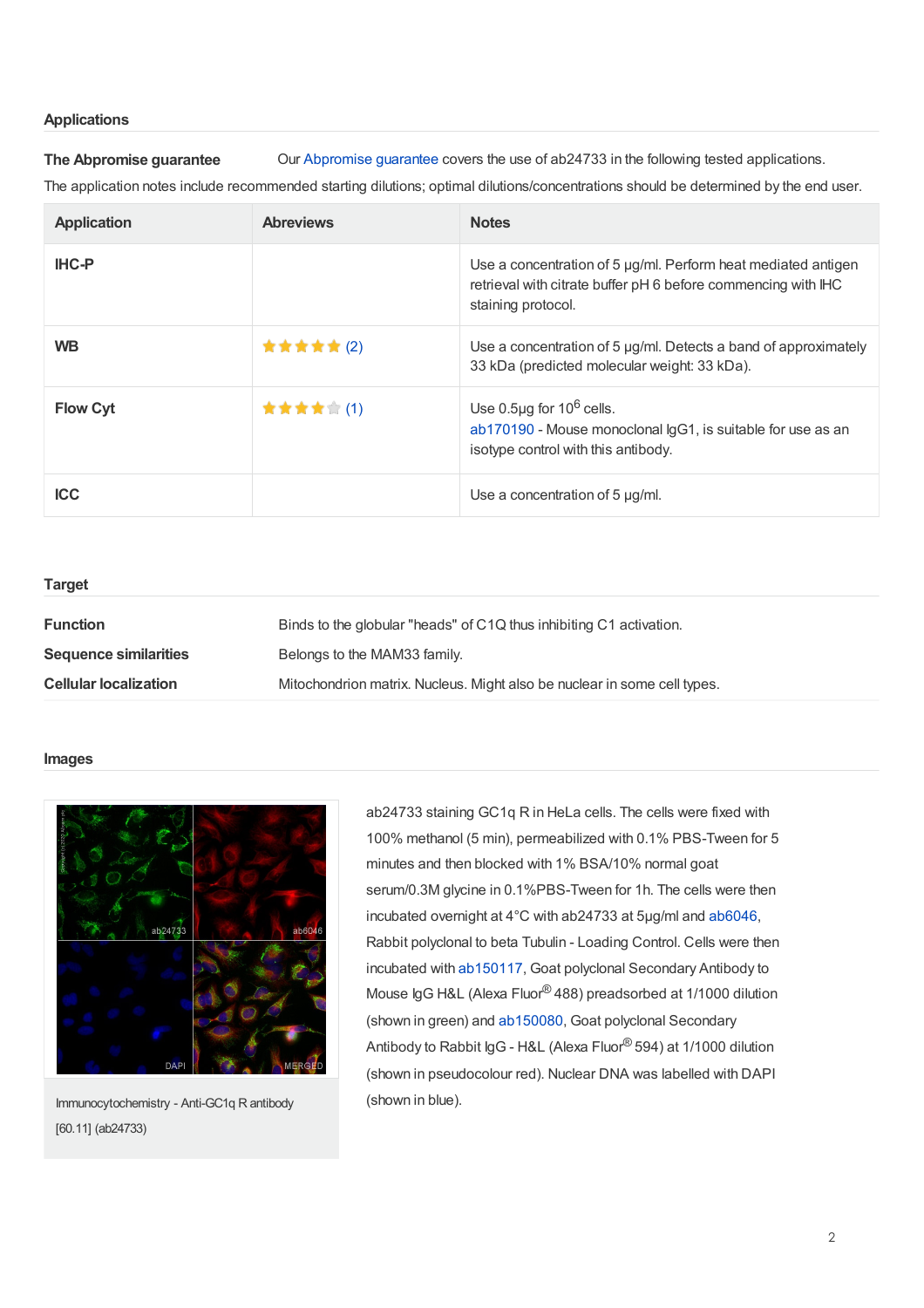

Western blot - Anti-GC1q R antibody [60.11] (ab24733)

**All lanes :** Anti-GC1q R antibody [60.11] (ab24733) at 5 µg/ml

**Lane 1 :** HEK293 (Human embryonic kidney cell line) Whole Cell Lysate

**Lane 2 :** HeLa (Human epithelial carcinoma cell line) Whole Cell Lysate

**Lane 3 :** HepG2 (Human hepatocellular liver carcinoma cell line) Whole Cell Lysate

**Lane 4 :** Raji (Human Burkitt's lymphoma cell line) Whole Cell Lysate

**Lane 5 :** Human liver tissue lysate - total protein [\(ab29889](https://www.abcam.com/ab29889.html))

Lysates/proteins at 20 µg per lane.

#### **Secondary**

**All lanes :** Goat Anti-Mouse IgG H&L (HRP) preadsorbed ([ab97040](https://www.abcam.com/ab97040.html)) at 1/5000 dilution

Developed using the ECL technique.

Performed under reducing conditions.

**Predicted band size:** 33 kDa **Observed band size:** 30 kDa **Additional bands at:** 68 kDa. We are unsure as to the identity of these extra bands.

#### **Exposure time:** 3 minutes

**Lane 1 :** Mw standards **Lanes 2-3 :** Anti-GC1q R antibody [60.11] (ab24733) at 1/2000 dilution

**Lane 2 :** 293T whole cell lysate at 20 µg **Lane 3 :** Hela whole cell lysate at 20 µg

#### **Secondary**

**Lanes 2-3 :** Alexa Fluor® 680 conjugated goat anti-mouse

Developed using the ECL technique.

Performed under reducing conditions.



Western blot - Anti-GC1q R antibody [60.11] (ab24733)

This image is courtesyof an anonymous Abreview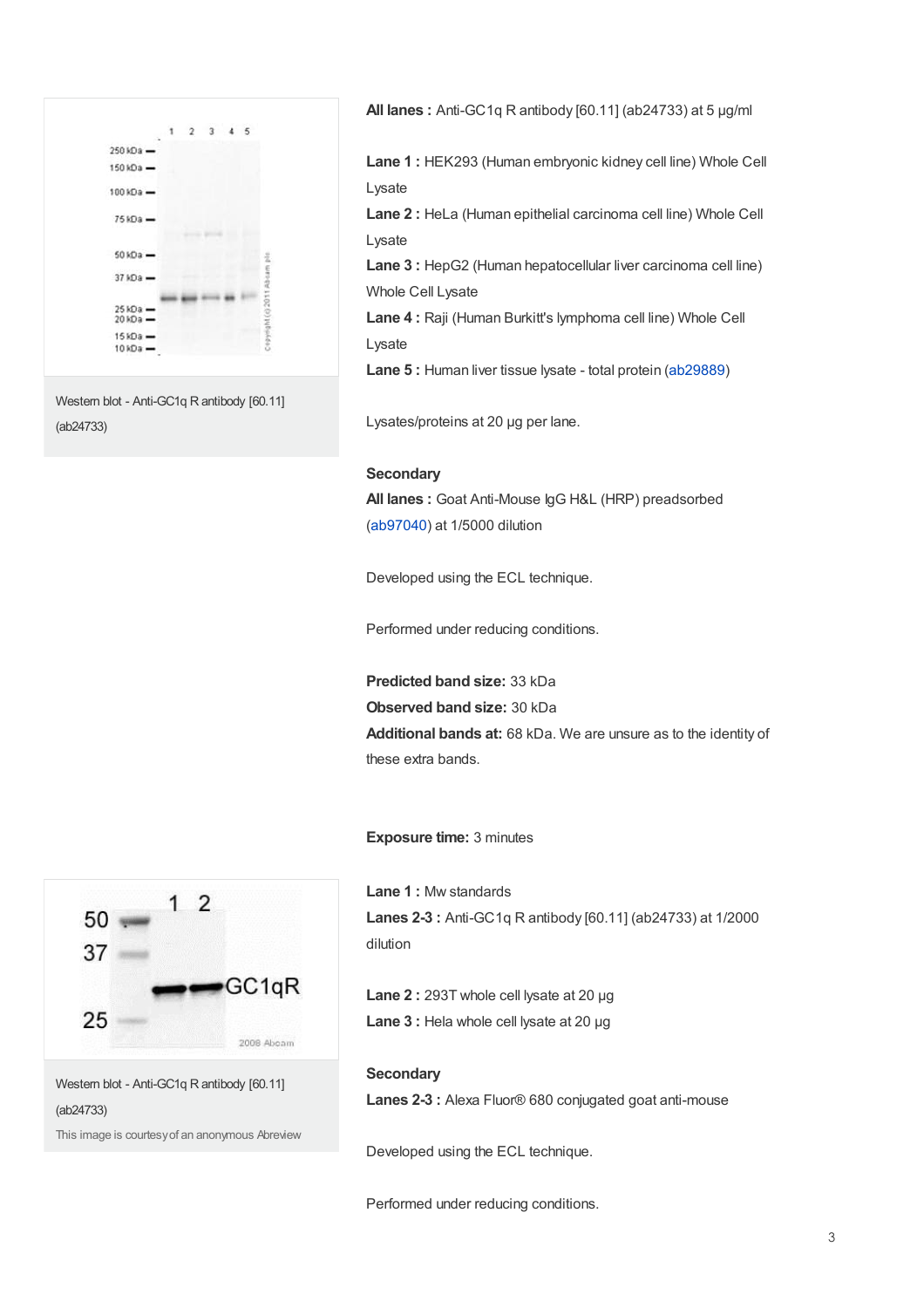#### **Predicted band size:** 33 kDa **Observed band size:** 32 kDa

**Exposure time:** 10 seconds

The blot was blocked with 5% milk for 1 hour at 25°C prior to incubating with the primary antibody for 13 hours at 4°C.

ab24733 used in Flow Cytometry.

U937 cells were cultured in RPMI 10% FCS, treated with PMA (5nM) and, 6-12 hours later, cells were harvested, spinned and resuspended to 200,000 cells in 100µl. ab24733 used at 10µg/ml for 30 minutes at 4°C. A phycoerythrin conjugated goat anti-mouse polyclonal was used as the secondary antibody at a 1/100 dilution.



Flow Cytometry - Anti-GC1q R antibody [60.11] (ab24733)

Image courtesy of David Sanchez Martin by Abreview.



Flow Cytometry - Anti-GC1q R antibody [60.11] (ab24733)

Overlay histogram showing HeLa cells stained with ab24733 (red line). The cells were fixed with 80% methanol (5 min) and then permeabilized with 0.1% PBS-Triton X-100 for 15 min. The cells were then incubated in 1x PBS / 10% normal goat serum to block non-specific protein-protein interactions followed by the antibody (ab24733,  $0.5$ µg/1x10 $^6$  cells) for 30 min at 22°C. The secondary antibody used was Alexa Fluor® 488 goat anti-mouse IgG (H&L) ([ab150117](https://www.abcam.com/ab150117.html)) at 1/4000 dilution for 30 min at 22°C.

Isotype control antibody (black line) was mouse IgG1 [15-  $6E10A7$ ] ([ab170190](https://www.abcam.com/ab170190.html), 0.5µg/1x10<sup>6</sup> cells) used under the same conditions. Unlabelled sample (blue line) was also used as a control.

Acquisition of >5,000 events were collected using a 50 mW Blue laser (488nm) and 530/30 bandpass filter.

This antibody gave a positive signal in HeLa cells fixed with 4% paraformaldehyde (10 min)/permeabilized with 0.1% PBS-Triton X-100 for 15 min used under the same conditions.